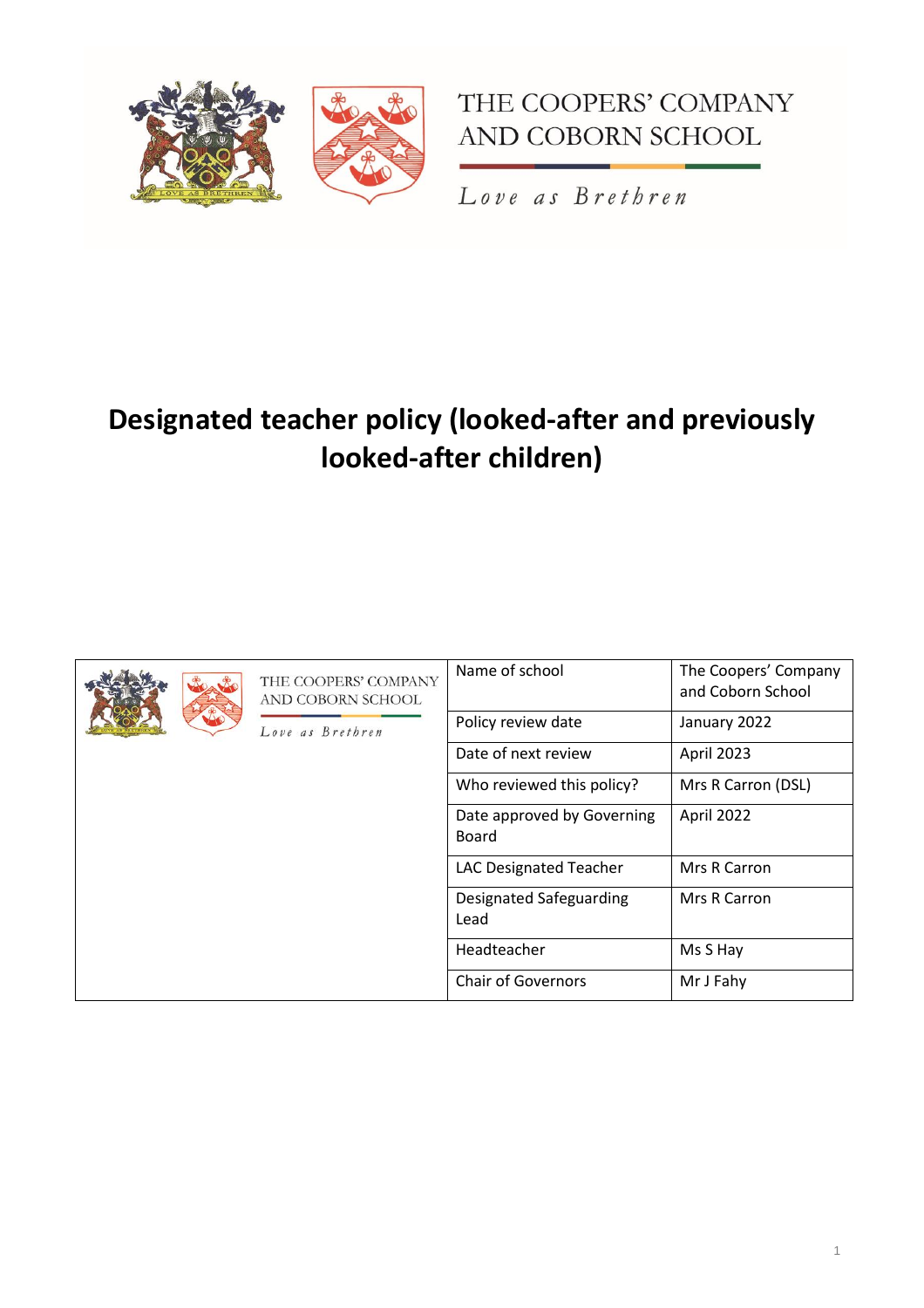# **1. Aims**

The school aims to ensure that:

- A suitable member of staff is appointed as the designated teacher for looked-after and previously lookedafter children
- The designated teacher promotes the educational achievement of looked-after and previously looked-after children, and supports other staff members to do this too
- Staff, parents, carers and guardians are aware of the identity of the designated teacher, how to contact them and what they are responsible for

# **2. Legislation and statutory guidance**

This policy is based on the Department for Education's [statutory guidance on the designated teacher for](https://www.gov.uk/government/publications/designated-teacher-for-looked-after-children)  [looked-after and previously looked-after children.](https://www.gov.uk/government/publications/designated-teacher-for-looked-after-children) It also takes into account [section 2E](http://www.legislation.gov.uk/ukpga/2010/32/section/2E) of the Academies Act 2010. This policy complies with our funding agreement and articles of association.

# **3. Definitions**

**Looked-after children** are registered pupils that are:

- $\geq$  In the care of a local authority, or
- Provided with accommodation by a local authority in the exercise of its social services functions, for a continuous period of more than 24 hours

**Previously looked-after children** are registered pupils that fall into either of these categories:

- They were looked after by a local authority but ceased to be as a result of any of the following:
	- $\circ$  A child arrangements order, which includes arrangements relating to who the child lives with and when they are to live with them
	- o A special guardianship order
	- o An adoption order

They appear to the governing board to have:

- $\circ$  Been in state care in a place outside of England and Wales because they would not have otherwise been cared for adequately, and
- o Ceased to be in that state care as a result of being adopted

**Personal education plan (PEP)** is part of a looked-after child's care plan that is developed with the school. It forms a record of what needs to happen and who will make it happen to ensure the child reaches their full potential.

**Virtual school head (VSH)** is a local authority officer responsible for promoting the educational achievement of their authority's looked-after children, working across schools to monitor and support these pupils as if they were in a single school. The VSH is also responsible for providing information and advice to schools, parents and guardians in respect of previously looked-after children.

# **4. Identity of our designated teacher**

Our designated teacher is Mrs Rachna Carron

You can contact her on 01708 250 500.

Our designated teacher takes lead responsibility for promoting the educational achievement of looked-after and previously looked-after children at our school. They are your initial point of contact for any of the matters set out in the section below.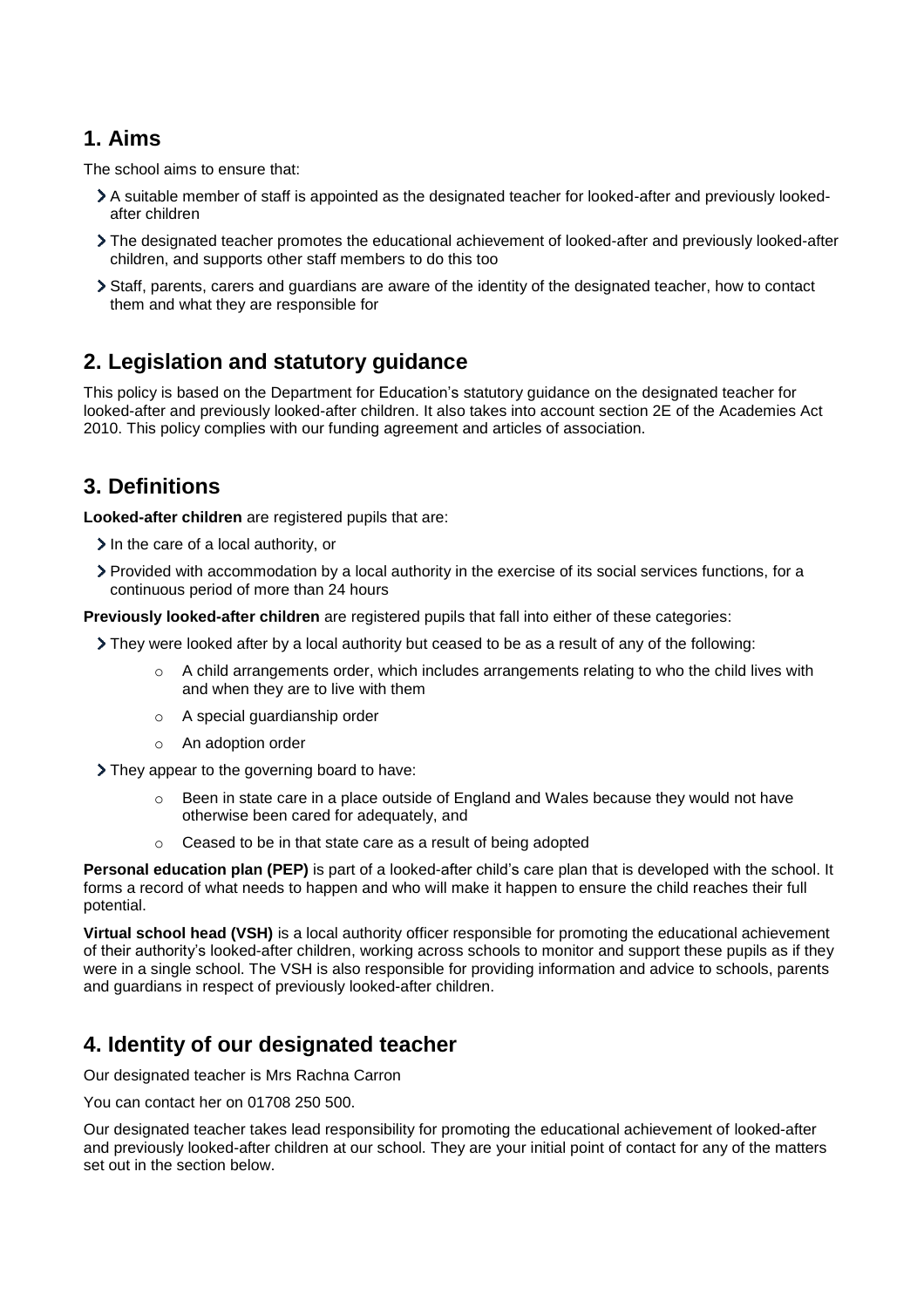# **5. Role of the designated teacher**

## **5.1 Leadership responsibilities**

The designated teacher will:

- Act as a central point of initial contact within the school for any matters involving looked-after and previously looked-after children
- Promote the educational achievement of every looked-after and previously looked-after child on roll by:
	- o Working with VSHs
	- $\circ$  Promoting a whole school culture where the needs of these pupils matter and are prioritised
- Take lead responsibility for ensuring school staff understand:
	- The things which can affect how looked-after and previously looked-after children learn and achieve
	- $\circ$  How the whole school supports the educational achievement of these pupils
- Contribute to the development and review of whole school policies to ensure they consider the needs of looked-after and previously looked-after children
- Promote a culture in which looked-after and previously looked-after children are encouraged and supported to engage with their education and other school activities
- Act as a source of advice for teachers about working with looked-after and previously looked-after children
- Work directly with looked-after and previously looked-after children and their carers, parents and guardians to promote good home-school links, support progress and encourage high aspirations
- Have lead responsibility for the development and implementation of looked-after children's PEPs
- Work closely with the school's designated safeguarding lead to ensure that any safeguarding concerns regarding looked-after and previously looked-after children are quickly and effectively responded to
- Involve parents and guardians of previously looked-after children in decisions affecting their child's education

### **5.2 Supporting looked-after children**

The designated teacher will:

- Make sure looked-after children's PEPs meet their needs by working closely with other teachers to assess each child's specific educational needs
- Have overall responsibility for leading the process of target-setting in PEPs
- Monitor and track how looked-after children's attainment progresses under their PEPs
- If a child is not on track to meet their targets, be instrumental in agreeing the best way forward with them in order to make progress, and ensure that this is reflected in their PEP
- Ensure the identified actions of PEPs are put in place
- During the development and review of PEPs, help the school and relevant local authority decide what arrangements work best for pupils
- Ensure that:
	- $\circ$  A looked-after child's PEP is reviewed before the statutory review of their care plan this includes making sure the PEP is up to date and contains any new information since the last PEP review, including whether agreed provision is being delivered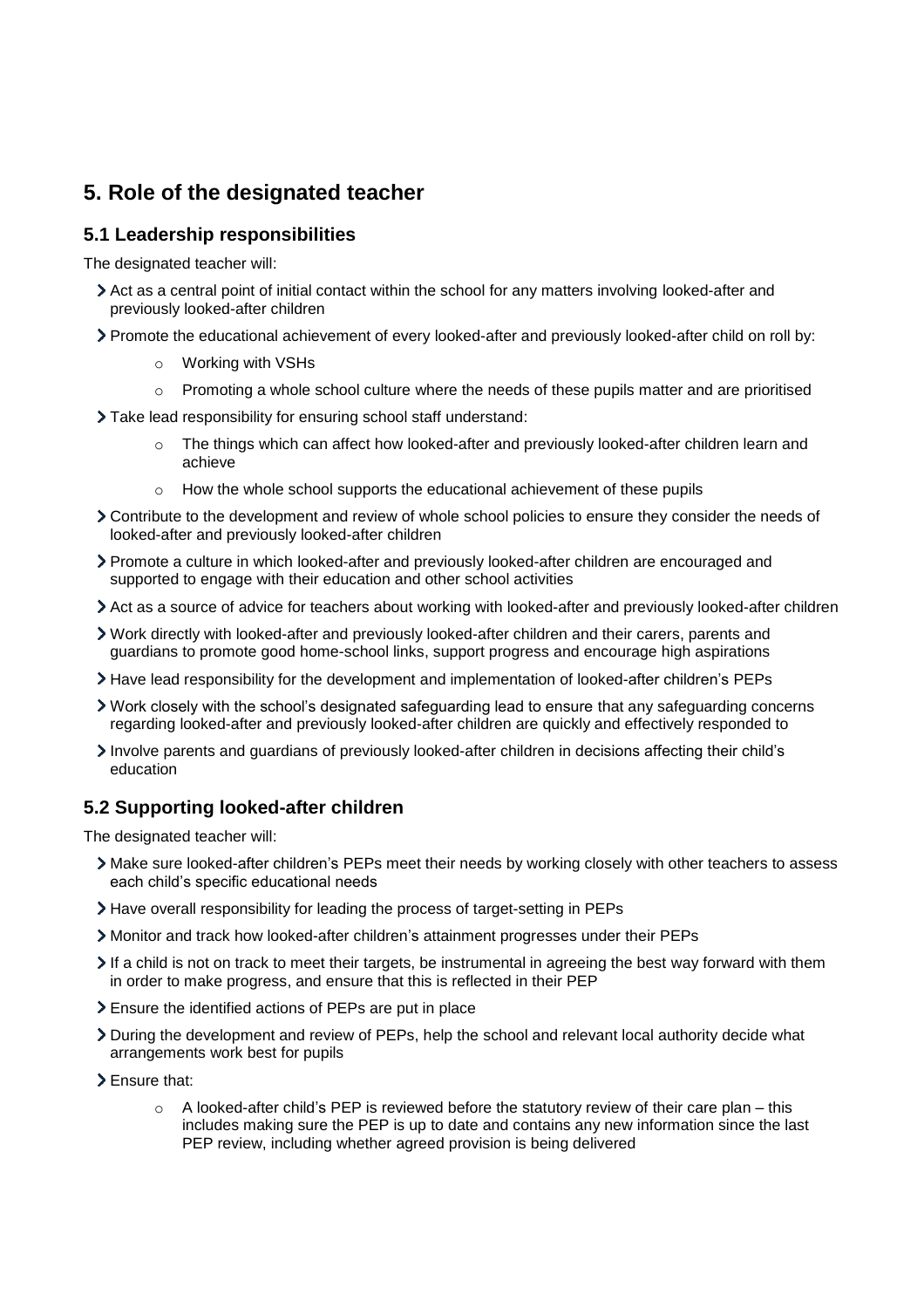- $\circ$  PEPs are clear about what has or has not been taken forward, noting what resources may be required to further support the child and from where these may be sourced
- $\circ$  The updated PEP is passed to the child's social worker and VSH ahead of the statutory review of their care plan
- Transfer a looked-after child's PEP to their next school or college, making sure it is up to date and that the local authority responsible for looking after them has the most recent version

#### **5.3 Supporting both looked-after children and previously looked-after children**

The designated teacher will:

- Ensure the specific needs of looked-after and previously looked-after children are understood by staff and reflected in how the school uses PEP/pupil premium/ 16-19 Bursary funding
- Work with VSHs to agree how PEP/pupil premium/16-19 Bursary funding is used for looked-after children and can most effectively be used to improve their attainment
- Help raise the awareness of parents and guardians of previously looked-after children about pupil premium/16-19 Bursary funding and other support for these children
- Play a key part in decisions on how pupil premium/16-19 Bursary funding is used to support previously looked-after children
- Ensure teachers have awareness and understanding of the specific needs of looked-after and previously looked-after children in areas like attendance, homework, behaviour and future career planning
- Be aware of the special educational needs (SEN) of looked-after and previously looked-after children, and make sure teachers also have awareness and understanding of this
- Ensure the [SEND code of practice,](https://www.gov.uk/government/publications/send-code-of-practice-0-to-25) as it relates to looked-after children, is followed
- Make sure PEPs work in harmony with any education, health and care (EHC) plans that a looked-after child may have
- Ensure that, with the help of VSHs, they have the skills to identify signs of potential SEN issues in lookedafter and previously looked-after children, and know how to access further assessment and support where necessary
- Ensure that they and other staff can identify signs of potential mental health issues in looked-after and previously looked-after children and understand where the school can draw on specialist services
- Put in place robust arrangements to have strengths and difficulties questionnaires (SDQs) completed for looked-after children, and use the results of these SDQs to inform PEPs
- Put in place mechanisms for understanding the emotional and behavioural needs of previously lookedafter children

#### **5.4 Relationships beyond the school**

The designated teacher will:

- Proactively engage with social workers and other professionals to enable the school to respond effectively to the needs of looked-after and previously looked-after children
- Discuss with social workers how the school should engage with birth parents, and ensure the school is clear about who has parental responsibility and what information can be shared with whom
- Be open and accessible to parents and guardians of previously looked-after children and encourage them to be actively involved in their children's education
- Proactively build relationships with local authority professionals, such as VSHs and SEN departments
- Consider how the school works with others outside of the school to maximise the stability of education for looked-after children, such as: